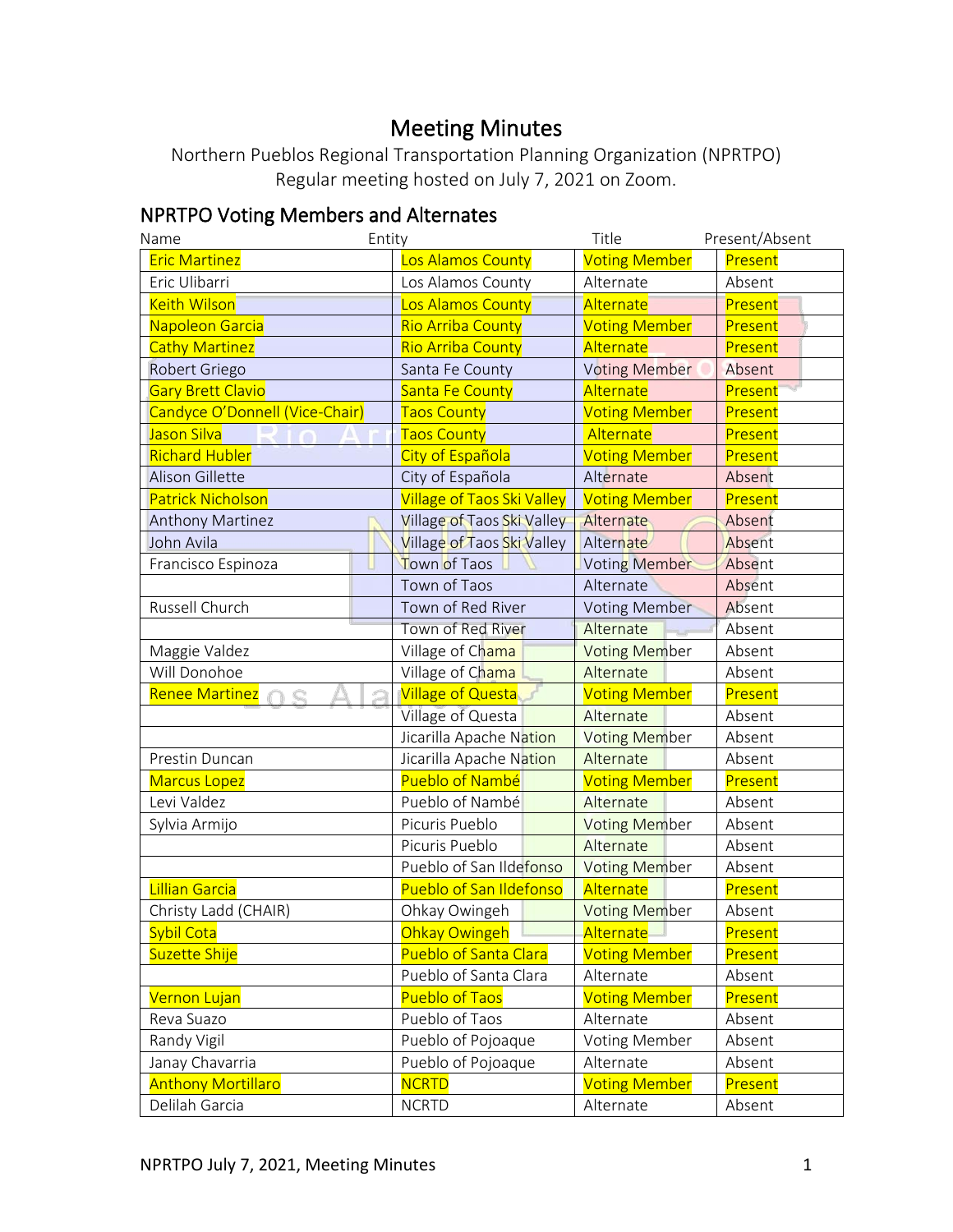#### NCNMEDD/NPRTPO Staff

| Lesah Sedillo | NCNMEDD Community Development Director |
|---------------|----------------------------------------|
| Paul Sittig   | <b>NCNMEDD Transportation Planner</b>  |

#### NMDOT Staff

James Mexia NMDOT Technical Support Engineer Stephanie Medina **NMDOT LGRF Coordinator** Ron Shutiva NMDOT Tribal Liaison Joseph Moriarty **NMDOT** Planning Liaison

## **Guests**

Emma Polhemus NCRTD Brent Jaramillo **Taos County** 

Rebekah Seawall Rio Arriba County Carl Colonius Enchanted Circle Trails Association

#### I. Call Meeting to Order

Vice Chairwoman O'Donnell, Taos County, called the meeting to order at 10:03 AM. She noted that Chairwoman Ladd was at meeting with U.S. Department of Agriculture Secretary Tom Vilsack at Ohkay Owingeh, where he is recognizing them for funding that they are receiving for their wastewater treatment facility.

#### II. Pledge of Allegiance

| Vice Chairwoman O'Donnell, Taos County, called on Lesah Sedillo, NCNMEDD, to lead the |  |  |  |
|---------------------------------------------------------------------------------------|--|--|--|
| pledge of allegiance. A   a m o s                                                     |  |  |  |

#### III. Opening Prayer

Vice Chairwoman O'Donnell, Taos County, called on someone from the representative tribes to lead the opening prayer. Ron Shutiva, NMDOT Tribal Liaison, lead the prayer.

#### IV. Welcome and Introductions/Public Comments:

Vice Chairwoman O'Donnell, Taos County, asked if there were any members of the public, and there were none.

#### V. Roll Call:

Vice Chairwoman O'Donnell, Taos County, called on Mr. Sittig to conduct the roll call.

| <b>Name</b>             | Entity             | <b>Voting Member or Alternate</b> |
|-------------------------|--------------------|-----------------------------------|
| Keith Wilson            | Los Alamos County  | Alternate                         |
| Gary Brett Clavio       | Santa Fe County    | Alternate                         |
| Napoleon Garcia         | Rio Arriba County  | <b>Voting Member</b>              |
| Vice-Chairwoman Candyce | <b>Taos County</b> | <b>Voting Member</b>              |
| O'Donnell               |                    |                                   |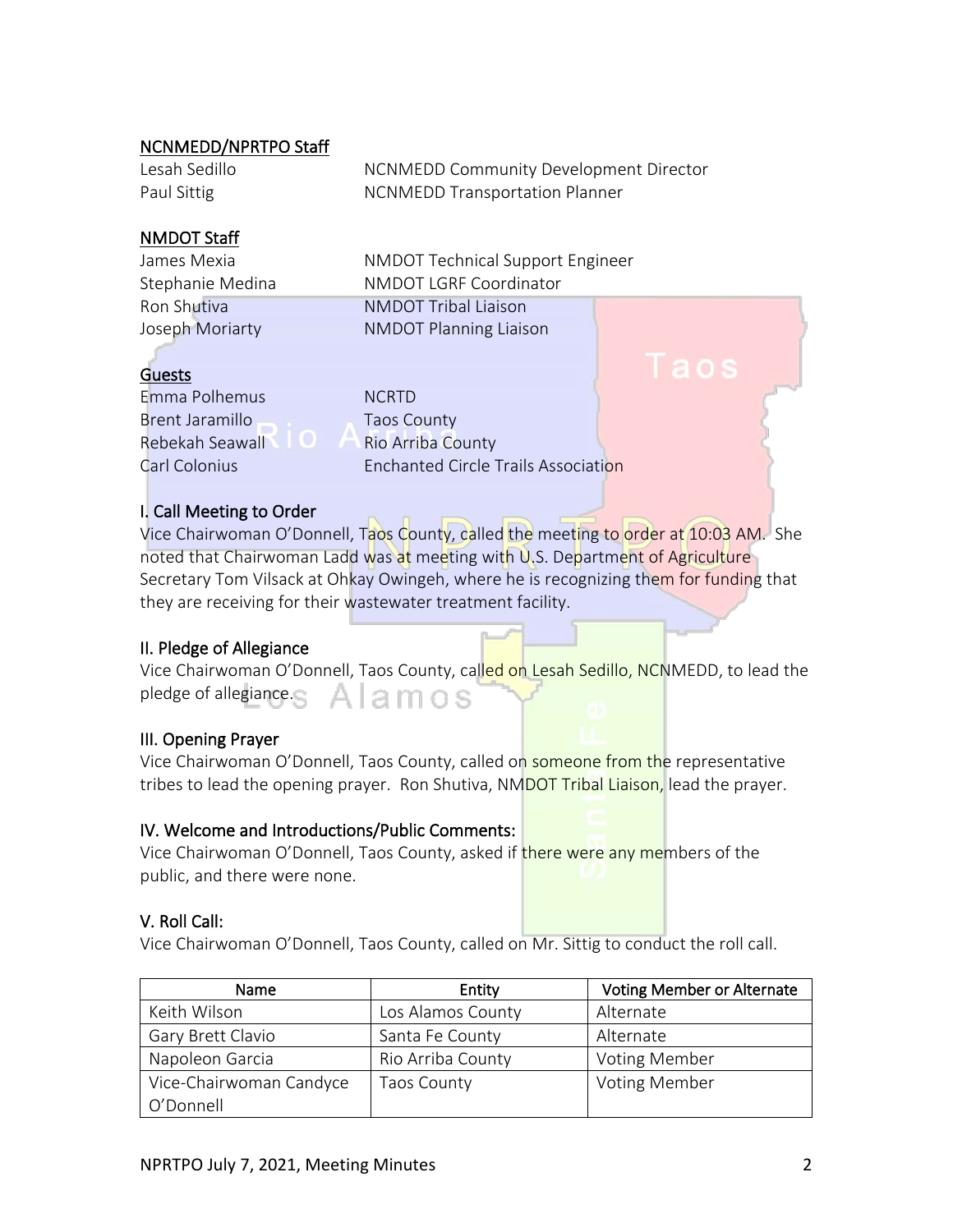| Name               | Entity                     | <b>Voting Member or Alternate</b> |
|--------------------|----------------------------|-----------------------------------|
| Richard Hubler     | City of Española           | <b>Voting Member</b>              |
| Patrick Nicholson  | Village of Taos Ski Valley | <b>Voting Member</b>              |
| Renee Martinez     | Village of Questa          | <b>Voting Member</b>              |
| Marcus Lopez       | Pueblo of Nambé            | <b>Voting Member</b>              |
| Lillian Garcia     | Pueblo of San Ildefonso    | Alternate                         |
| Sybil Cota         | Ohkay Owingeh              | Alternate                         |
| Suzette Shije      | Pueblo of Santa Clara      | <b>Voting Member</b>              |
| Anthony Mortillaro | <b>NCRTD</b>               | <b>Voting Member</b>              |

#### VI. Approval of the Agenda:

aos

Vice Chairwoman O'Donnell, Taos County, asked if there were revisions or changes proposed for the agenda. The Vice Chairwoman asked that a new Item XIII be added. Motion made by Gary Brett Clavio, Santa Fe County, seconded by Lillian Garcia, Pueblo of San Ildefonso. Motion passed unanimously.

| Roll Call Vote:                   |                            |      |
|-----------------------------------|----------------------------|------|
| <b>Name</b>                       | Entity                     | Vote |
| Keith Wilson                      | Los Alamos County          | Yes  |
| Napoleon Garcia                   | Rio Arriba County          | Yes  |
| Gary Brett Clavio                 | Santa Fe County            | Yes  |
| Vice-Chairwoman Candyce O'Donnell | Taos County                | Yes  |
| Richard Hubler                    | City of Española           | Yes  |
| Patrick Nicholson                 | Village of Taos Ski Valley | Yes  |
| Renee Martinez                    | Village of <b>Questa</b>   | Yes  |
| Marcus Lopez                      | Pueblo of Nambé            | Yes  |
| Lillian Garcia                    | Pueblo of San Ildefonso    | Yes  |
| Sybil Cota                        | Ohkay Owingeh              | Yes  |
| Suzette Shije                     | Pueblo of Santa Clara      | Yes  |
| Anthony Mortillaro                | <b>NCRTD</b>               | Yes  |

### VII. Approval of the Minutes: June 9, 2021, Special Meeting to Rate and Rank TPF Applications

Vice Chairwoman O'Donnell, Taos County, asked if there were changes to the minutes, and Ron Shutiva, NMDOT Tribal Liaison, identified two voting members (Duane Sandoval, Jicarilla Apache Nation, and Stephen Martinez, Pueblo of San Ildefonso) and an alternate (Mary Lou Valério, Pueblo of Santa Clara) who were no longer in those roles to remove from the roll call list. Motion to approve as presented Napoleon Garcia, Rio Arriba County, seconded by Lillian Garcia, San Ildefonso. Motion passed unanimously.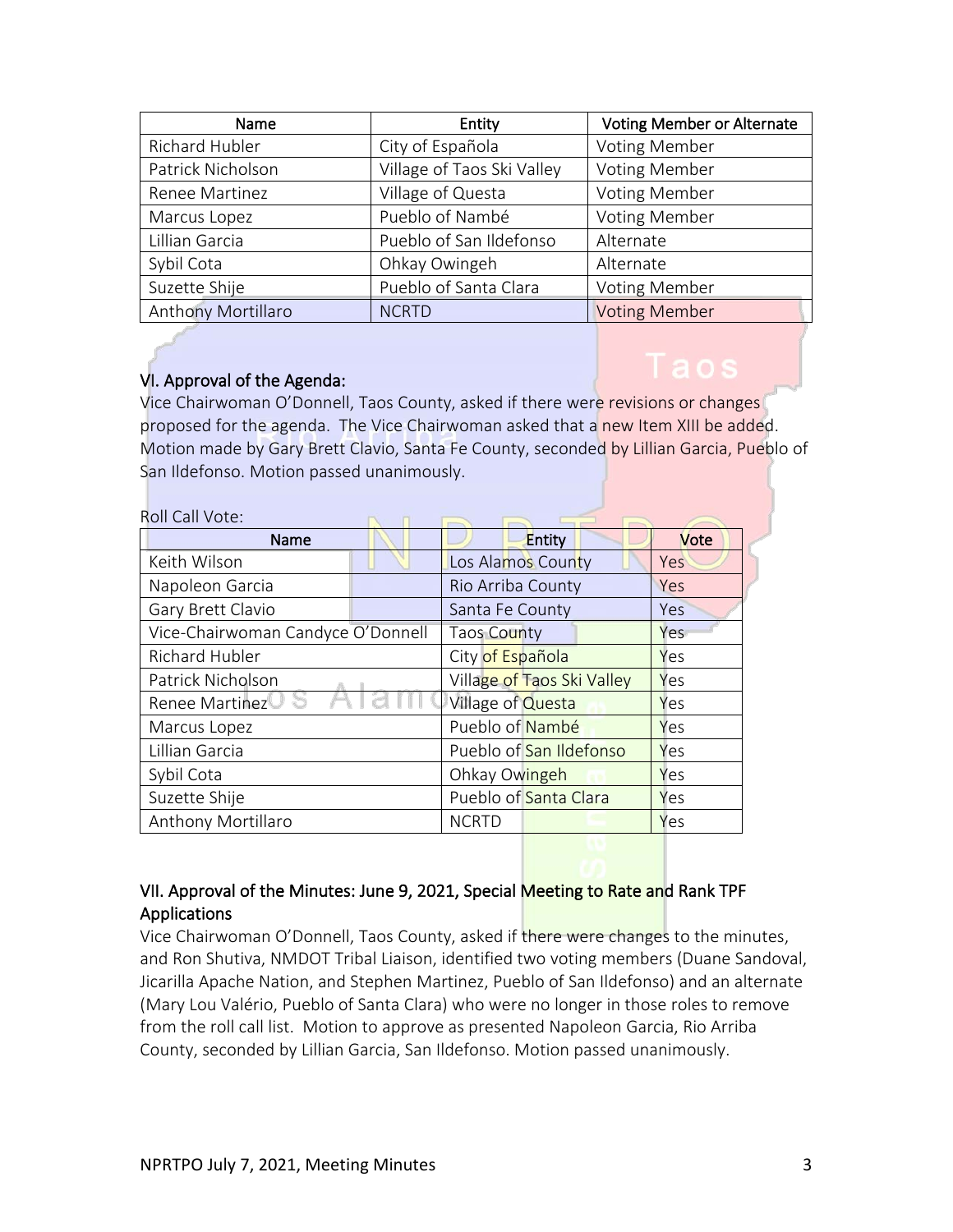Roll Call Vote:

| Name                              | Entity                     | Vote |  |
|-----------------------------------|----------------------------|------|--|
| Keith Wilson                      | Los Alamos County          | Yes  |  |
| Napoleon Garcia                   | Rio Arriba County          | Yes  |  |
| Gary Brett Clavio                 | Santa Fe County            | Yes  |  |
| Vice-Chairwoman Candyce O'Donnell | <b>Taos County</b>         | Yes  |  |
| Richard Hubler                    | City of Española           | Yes  |  |
| Patrick Nicholson                 | Village of Taos Ski Valley | Yes  |  |
| <b>Renee Martinez</b>             | Village of Questa          | Yes  |  |
| Marcus Lopez                      | Pueblo of Nambé            | Yes  |  |
| Lillian Garcia                    | Pueblo of San Ildefonso    | Yes  |  |
| Sybil Cota                        | Ohkay Owingeh              | Yes  |  |
| Suzette Shije                     | Pueblo of Santa Clara      | Yes  |  |
| <b>Anthony Mortillaro</b>         | <b>NCRTD</b>               | Yes  |  |

#### VIII. Action Item: Final approval of the TPF Application Ranking

Paul Sittig, NCNNMEDD, provided an overview of the Transportation Project Fund (TPF) rating and ranking process that was completed at the previous special NPRTPO meeting, and the subsequent ranking he distributed via email to the NPRTPO members and NMDOT District 5, as well as the NMDOT Project Oversight Division (POD) FTP site, along with the TPF applications. James Mexia, NMDOT District 5, confirmed that the District submitted their recommendations to the NMDOT Cabinet Secretary, who will send his recommendations to the State Transportation Commission. The Commission will review and discuss that list in August and will announce their final selection in their September meeting. Agreements will be distributed following that, and construction will likely start in 2022.

Mr. Sittig presented two project lists, the 2022 TPF list including eleven projects ranked for possible funding with 2022 TPF funds, and the longer State List that consists of the eleven 2022 TPF ranked projects, as well as additional projects that were withdrawn for 2022 TPF consideration but may be submitted for future state funding considerations.

Keith Wilson, Los Alamos County, asked if Mr. Mexia could share the District's promoted list, or if members would wait until the final list. Mr. Mexia said he would ask up the chain to see if he can provide that list and will follow up with members accordingly.

Lesah Sedillo, NCNMEDD, recognized James Mexia's work in reviewing the NPRTPO recommendations, and noted that District 5 has three RTPOs and two MPOs to manage, and had requested additional funding to support these regions. She also noted that Mr. Mexia was instrumental in the review process, and she recognized the work everyone put into the applications and this process.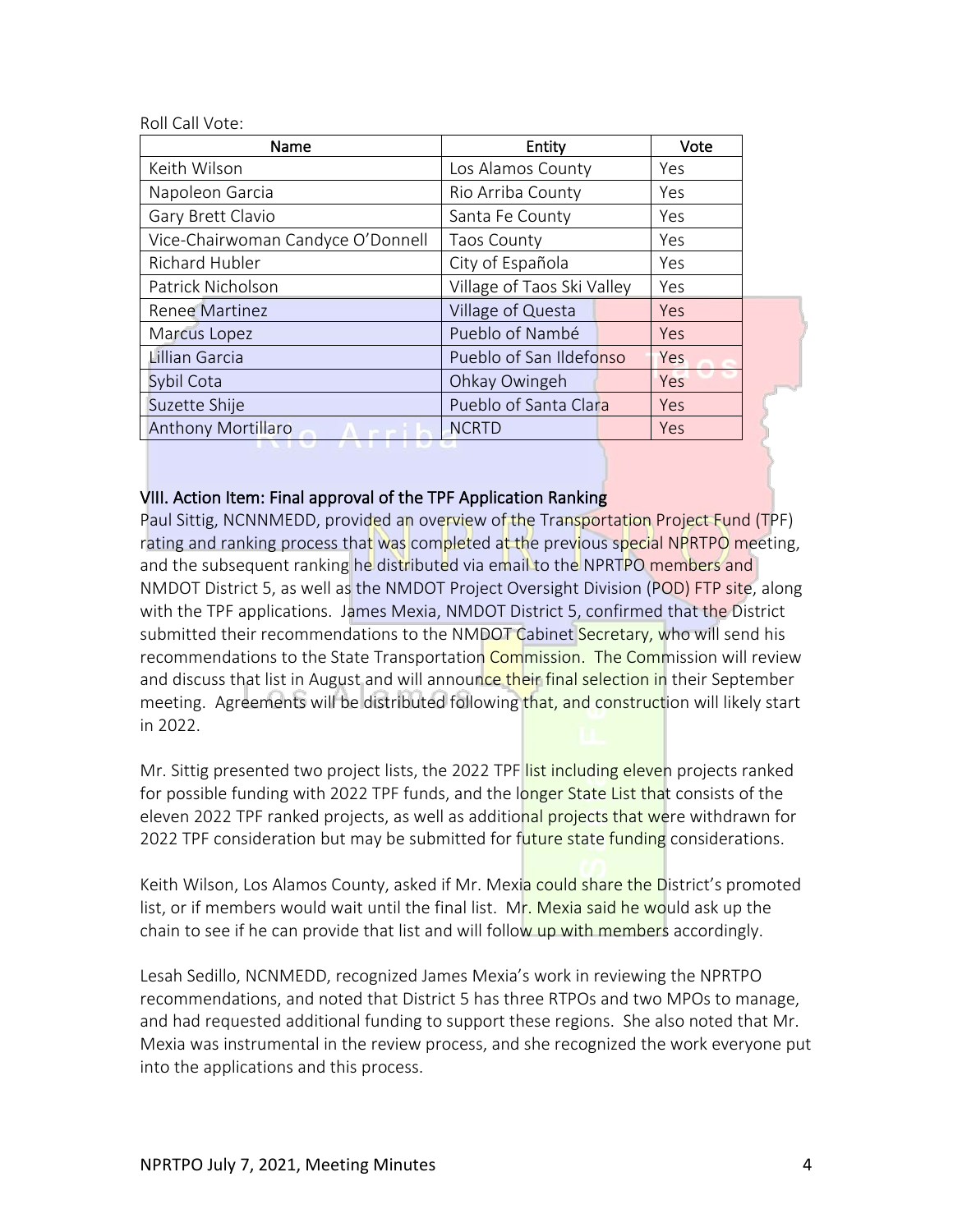Vice Chairwoman asked to see the bridge recommendations. Brent Jaramillo and Jason Silva, both with Taos County, raised concerns regarding the differences of scores between the March and June ratings, and additional considerations including whether a project is shovel ready. Ms. Sedillo described the general voting history in past ratings and rankings and noted that the RTPO rating and ranking is the first step in this process. Mr. Sittig presented the comments in the state list, which presents the community priorities and information on whether projects, whether the projects are shovel ready. Richard Hubler, City of Española, noted that NPRTPO members had previously agreed to review and rank the new applications and not re-rank all the 2022 TPF applications. Vice Chairwoman O'Donnell suggested that future rating and ranking processes be done in a single meeting instead of in different meetings and asked for a motion to recognize the rating and ranking of eleven roadway projects, one bicycle/pedestrian project, and three bridge projects.

Vernon Lujan, Taos Pueblo, joined the meeting during this discussion.

Motion made by Patrick Nicholson, Village of Taos Ski Valley, with a second by Richard Hubler, City of Española. Motion passed.

| Roll Call:                        |                            |         |
|-----------------------------------|----------------------------|---------|
| Name                              | Entity                     | Vote    |
| Keith Wilson                      | Los Alamos County          | Yes     |
| Napoleon Garcia                   | Rio Arriba County          | Abstain |
| Gary Brett Clavio                 | Santa Fe County            | Yes     |
| Vice-Chairwoman Candyce O'Donnell | Taos County                | Yes     |
| Richard Hubler <b>O</b>           | City of Española           | Yes     |
| Patrick Nicholson                 | Village of Taos Ski Valley | Yes     |
| Renee Martinez                    | Village of <b>Questa</b>   | Yes     |
| Marcus Lopez                      | Pueblo of Nambé            | Yes     |
| Lillian Garcia                    | Pueblo of San Ildefonso    | Yes     |
| Sybil Cota                        | Ohkay Owingeh              | Abstain |
| Suzette Shije                     | Pueblo of Santa Clara      | Yes     |
| Vernon Lujan                      | Pueblo of Taos             | Yes     |
| Anthony Mortillaro                | <b>NCRTD</b>               | Yes     |
|                                   |                            |         |

IX. Discussion: Schedule of Federal Funding (TAP, RTP, and CMAQ) Call for Projects

Paul Sittig, NCNMEDD, presented a summary of the Northern Pueblos RPTO schedule for the federal funding call for Transportation Alternatives Program (TAP), Recreational Trails Program (RTP), and Congestion Mitigation and Air Quality (CMAQ) Program, highlighting the upcoming July 12, 2021, deadline to submit:

- Project Feasibility Forms (PFFs) and Environmental Levels of Effort forms to him,
- and to appropriate Title VI and ADA plans and policies to NMDOT.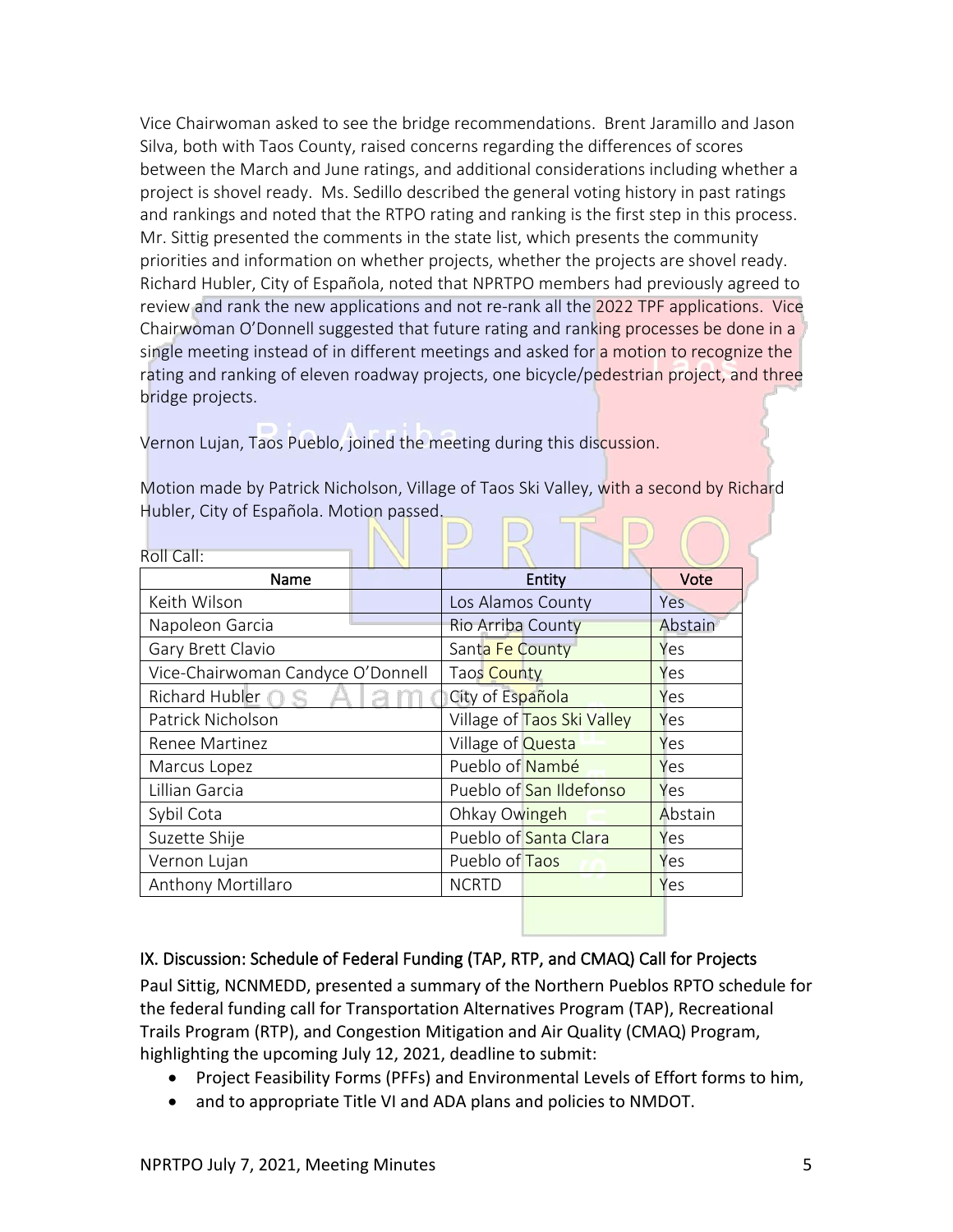# Schedule

| <b>Dates</b> | <b>Activities</b>                                                                                                                                         |
|--------------|-----------------------------------------------------------------------------------------------------------------------------------------------------------|
| July 7       | Regular NPRTPO meeting, discuss rating and ranking                                                                                                        |
| July 12      | PFFs and Environmental Level of Effort forms due to RTPO planner                                                                                          |
| July 12      | Non-Tribal applicants must submit their agencies Title VI and ADA Plans/ Policies to<br><b>NMDOT Title VI and ADA Coordinator for review and approval</b> |
| July-Aug     | RTPO planner schedules PFF meetings with RTPO staff, NMDOT liaison, District,<br>Environmental Bureau, NMDOT TLPA Coordinator, and responsible charge     |
| Aug 4        | Regular NPRTPO meeting, discuss members' applications and process                                                                                         |
| Sept 16      | Deadline for District 4 to return signed PFFs to RTPO staff                                                                                               |
| Sept 1       | Regular NPRTPO meeting, review and approve rating and ranking structure                                                                                   |
| Oct 4        | <b>Complete applications due to RTPO planner, RTPO planners vet for completeness</b>                                                                      |
| Oct 6        | Regular NPRTO meeting, rating and ranking TAP, RTP, CMAQ applications                                                                                     |
| October 29   | Deadline for RTPO planners to upload complete applications to NMDOT's FTP site                                                                            |
|              | Late or incomplete applications will not be accepted                                                                                                      |
| 2022         | Jan-Feb: NMDOT project selection; March: NMDOT sends award letters and forms                                                                              |

Reminders and **Resources** 

RTPOnm.org /resources

#### **Federal Funding Applications and Guides** *DUE JULY 12 TO NPRTPO or NERTPO PLANNERS*

NMDOT Project Feasibility Form (PFF) (DOCX) NMDOT Environmental Level of Effort Form (DOC)

#### *DUE JULY 12 TO NMDOT ADA/Title IV Coordinator*

*(Tribal agencies are exempt)* Title VI Plan boilerplate (PDF; DOCX)\* NMDOT ADA Transition Plan (PDF, for reference/example)\*\* Example ADA Exemption Letter (PDF; DOCX)\*\*\* ADA Policy (PDF excerpt from NMDOT ADA plan; DOCX)\*\*\*\* \* Title VI plan required for **all** non-tribal local agencies \*\* ADA Transition Plan for Local Public Agencies *with 50+ FTE* \*\*\* ADA Exemption Letter for LPAs *with fewer than 50 FTE* \*\*\*\* **All** LPAs need an ADA Policy (included in ADA Transition Plan)

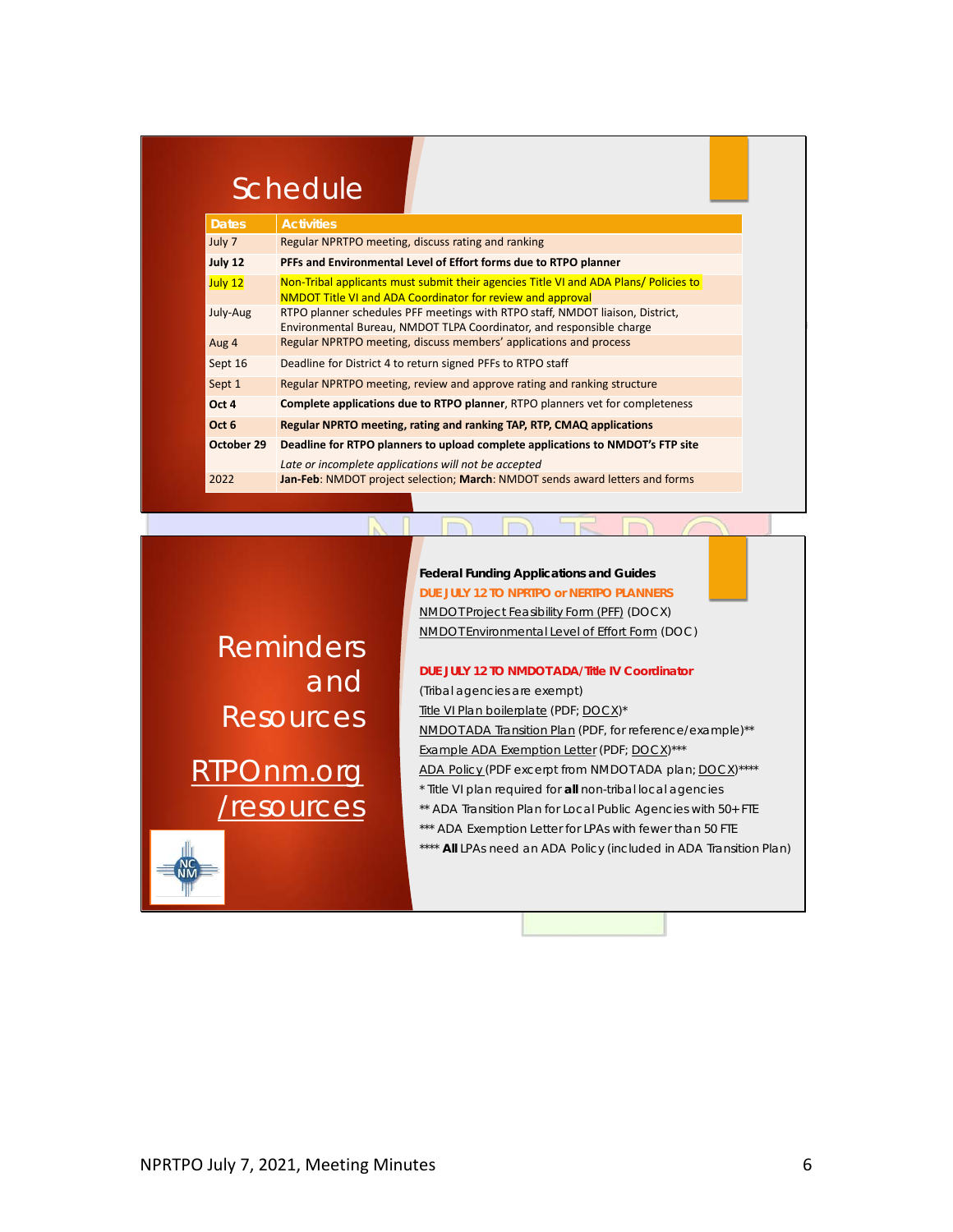| <b>City</b>        | <b>ADA Transition Plan</b><br>$50+$ FTE | <b>Title VI</b><br>Plan | <b>ADA</b><br><b>Policy</b> | <b>Cert Letter</b><br>$<$ 50 FTE |
|--------------------|-----------------------------------------|-------------------------|-----------------------------|----------------------------------|
| *Chama             | N/A                                     | $\checkmark$            | N/C                         | ✓                                |
| Espanola           | ✓                                       | N/C                     | <b>None</b>                 | <b>None</b>                      |
| *Pojoaque          | <b>None</b>                             | <b>None</b>             | <b>None</b>                 | <b>None</b>                      |
| *Questa            | <b>None</b>                             | <b>None</b>             | <b>None</b>                 | <b>None</b>                      |
| *Taos              | <b>None</b>                             | <b>None</b>             | <b>None</b>                 | <b>None</b>                      |
| *Taos Ski Valley   | <b>None</b>                             | <b>None</b>             | <b>None</b>                 | <b>None</b>                      |
| Town of Red River  | <b>None</b>                             | N/C                     | <b>None</b>                 | ✓                                |
| County             |                                         |                         |                             |                                  |
| Los Alamos County  | $\checkmark$                            | $\checkmark$            | N/A                         | N/A                              |
| *Rio Arriba County | <b>None</b>                             | <b>None</b>             | <b>None</b>                 | <b>None</b>                      |
| Santa Fe County    | $\checkmark$                            | $\checkmark$            | N/A                         | N/A                              |
| *Taos County       | ✓                                       |                         |                             | N/A                              |

An asterisk (\*) indicates that the submissions have not been tracked since 7/1/2018.  $N/A$  means not applicable. A check  $\sqrt{}$  indicates that the entity is compliant in this category. N/C means that the entity is not compliant in this category. "None" means no documents in this category have been received by NMDOT to date (as of July 1, 2021).

Keith Wilson, Los Alamos County, noted that the Level of **Effort form is more** appropriate when a project is at 30% design, and otherwise can be duplicative of the PFF. Mr. Sittig thanked him for this input and noted that the inclusion of the Level of Effort form was to help members gauge and consider these considerations when they apply for federal funding. Lesah Sedillo, NCNMEDD, noted that the District and other NMDOT staff will meet with the applicants, and that NMDOT staff find the additional information helpful to better understand the project in advance of those meetings.

#### **X. NMDOT Updates**

Joe Moriarty, NMDOT Planning Liaison, reminded members of the July 12 ADA and Title VI deadlines. Mr. Moriarty noted that FHWA has free value capture webinars, and members can contact him or Ms. Sedillo and Mr. Sittig if members would like more information.

James Mexia, NMDOT District 5, does not have anything on the technical side. Stephanie Medina said that as soon as she receives MAP and LGRF co-ops from entities, she is them in for review and approval. Once approved, she will return them to entities.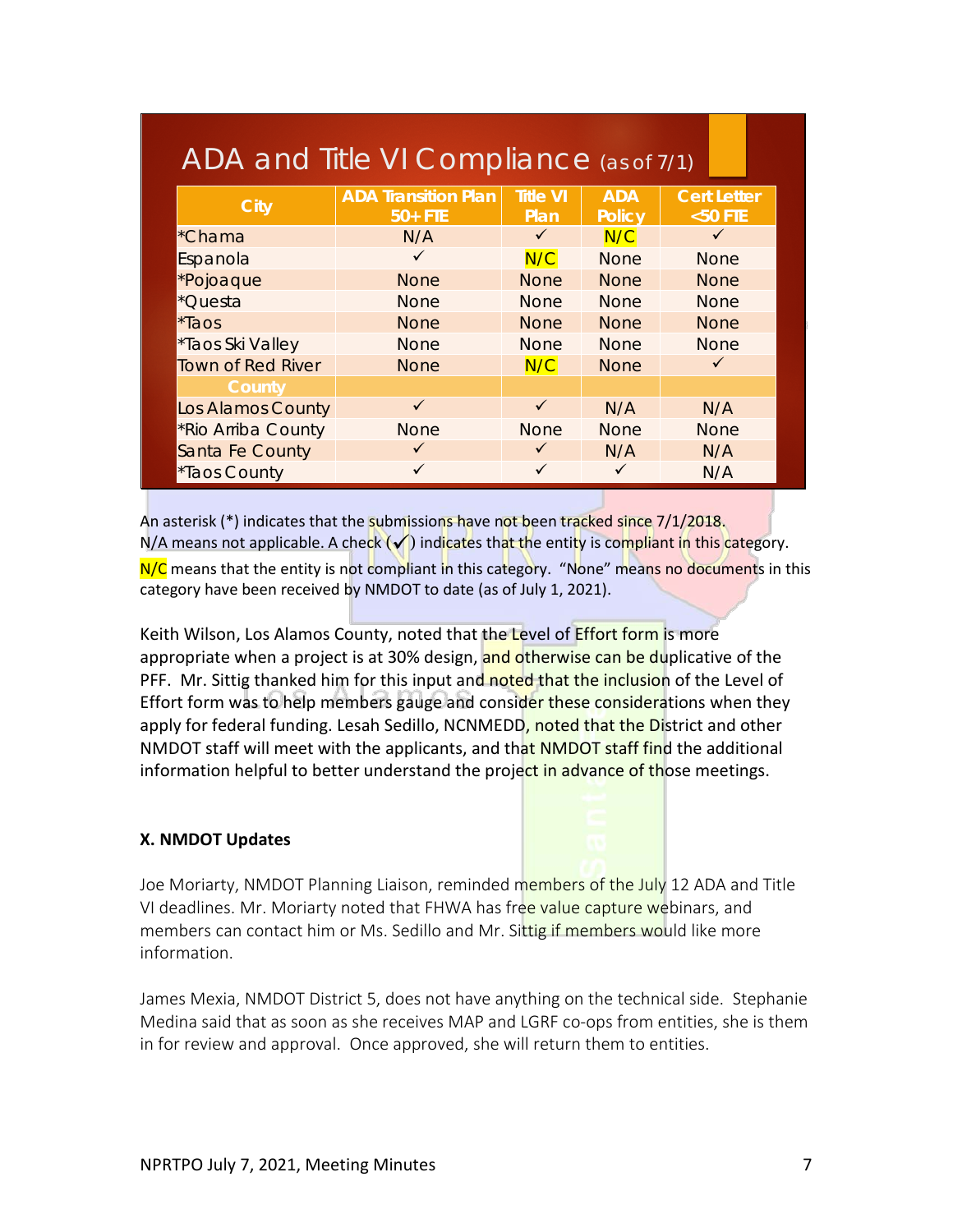Ron Shutiva, NMDOT Tribal Liaison, provided updates presentations he is making with tribal entities, including New Mexico 30 Phase 3 presentation to San Ildefonso Council, and a presentation on a Cerrillos Road project to the Indian School board and stakeholders.

LTAP Board – no update presented.

#### XI. Member Input on Training and Presentations for NPRTPO

Vice Chairwoman O'Donnell, Taos County, asked if any members had training or presentation requests. She asked for additional information for CDL drivers. Paul Sittig, NCNMEDD, said he will distribute a list of prior trainings as a survey to the members.

#### XII. NPRTPO Planner/Program Manager Updates and Announcements

No presentations or updates were provided at this time.

#### XIII. Recognition of Lesah Sedillo

Vice Chairwoman O'Donnell recognized Lesah Sedillo's 20 years with North Central New Mexico Economic Development District, with the Non-Metro Agency on Aging, and as Community Development Director. The Vice Chairwoman recognized Ms. Sedillo's time on NCNMEDD's Executive Committee with the late Representative Nick Salazar, who was president of NCNMEDD for 50 years. Vice Chairwoman O'Donnell thanked Ms. Sedillo for her years of service and dedication, devotion and hard work, providing information about the legislature and capital outlay, events and updates, and always responding promptly. Lesah Sedillo thanked the Vice Chairwoman for her leadership, as well as Chairwoman Ladd and all the members, stating it has been an honor to serve the RTPO. Ms. Sedillo recognized the accomplishments made with the members. She also thanked Joe Moriarty for his work as NMDOT liaison, and Governor Shutiva as Tribal liaison. Ms. Sedillo noted that Christopher Madrid would be her replacement, and she would be working with him in the transition to ensure it is smooth. Keith Wilson, Los Alamos County, thanked Ms. Sedillo for years of sharing knowledge and support. Joe Moriarty, NMDOT liaison, thanked Lesah for all the work that she has done for the communities. Eric Martinez, Los Alamos County, thanked Lesah for all her assistance and guidance, and being responsive. Ron Shutiva thanked Ms. Sedillo for her years of service and support, and congratulated her on her achievements, and wished her good luck. Brett Clavio, Santa Fe County, thanked Ms. Sedillo for sharing her wealth of knowledge. Paul Sittig, NCNMEDD, said he had learned so much from Ms. Sedillo and that she would be missed.